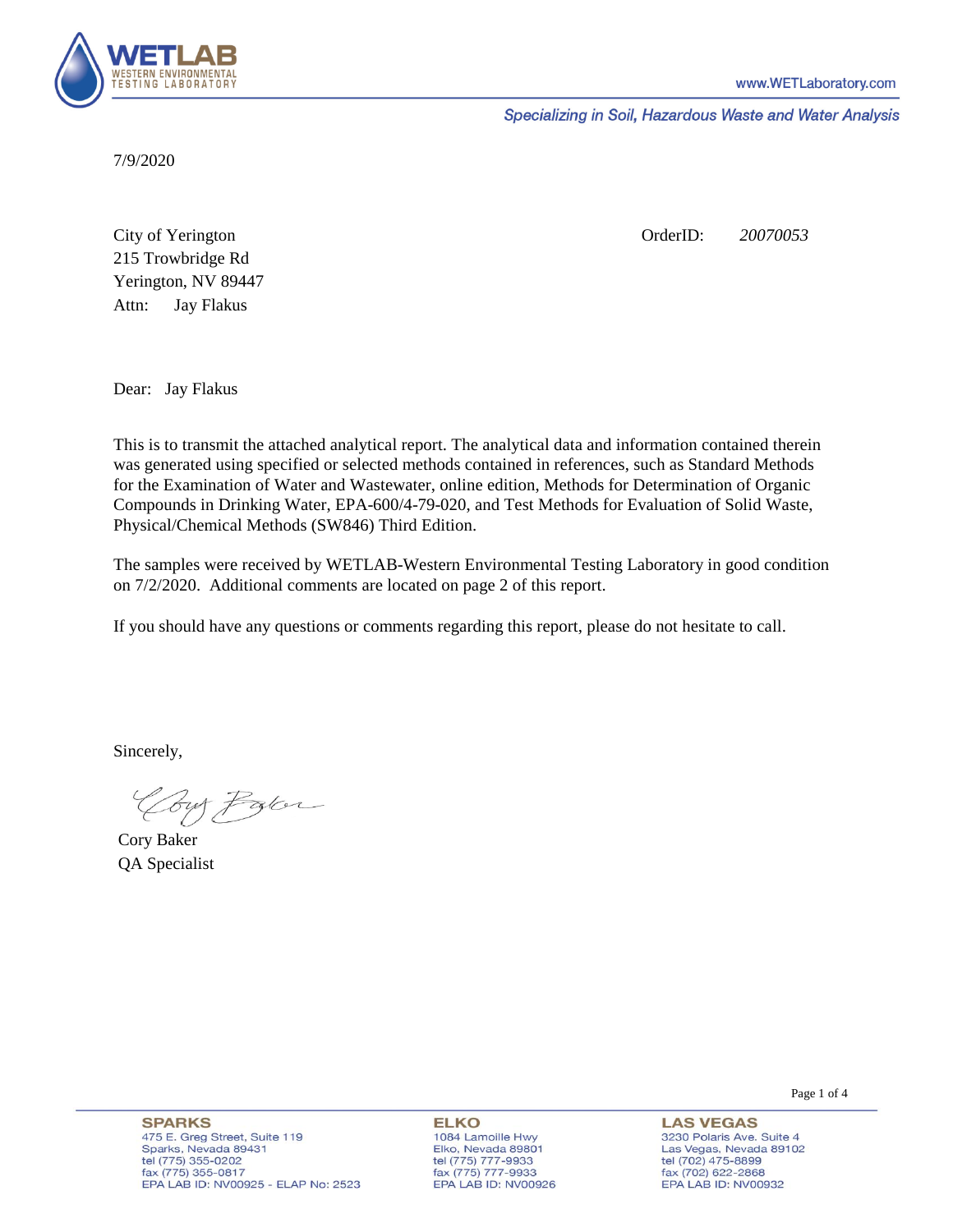### *City of Yerington - 20070053*

### **Specific Report Comments**

None

| <b>Report Legend</b> |        |                                                                                                                                                                                                                           |
|----------------------|--------|---------------------------------------------------------------------------------------------------------------------------------------------------------------------------------------------------------------------------|
| B                    |        | -- Blank contamination; Analyte detected above the method reporting limit in an associated blank                                                                                                                          |
| D                    | $\sim$ | Due to the sample matrix dilution was required in order to properly detect and report the analyte. The reporting limit has<br>been adjusted accordingly.                                                                  |
| HT                   |        | Sample analyzed beyond the accepted holding time                                                                                                                                                                          |
| J                    |        | The reported value is between the laboratory method detection limit and the laboratory practical quantitation limit. The<br>reported result should be considered an estimate.                                             |
| K                    |        | The TPH Diesel Concentration reported here likely includes some heavier TPH Oil hydrocarbons reported in the TPH<br>Diesel range as per EPA 8015.                                                                         |
| L                    |        | The TPH Oil Concentration reported here likely includes some lighter TPH Diesel hydrocarbons reported in the TPH Oil<br>range as per EPA 8015.                                                                            |
| M                    |        | The matrix spike/matrix spike duplicate (MS/MSD) values for the analysis of this parameter were outside acceptance<br>criteria due to probable matrix interference. The reported result should be considered an estimate. |
| N                    |        | There was insufficient sample available to perform a spike and/or duplicate on this analytical batch.                                                                                                                     |
| NC                   |        | Not calculated due to matrix interference                                                                                                                                                                                 |
| QD                   | ۰.     | The sample duplicate or matrix spike duplicate analysis demonstrated sample imprecision. The reported result should be<br>considered an estimate.                                                                         |
| QL                   |        | The result for the laboratory control sample (LCS) was outside WETLAB acceptance criteria and reanalysis was not<br>possible. The reported data should be considered an estimate.                                         |
| S                    |        | Surrogate recovery was outside of laboratory acceptance limits due to matrix interference. The associated blank and LCS<br>surrogate recovery was within acceptance limits                                                |
| SC                   |        | Spike recovery not calculated. Sample concentration $>4X$ the spike amount; therefore, the spike could not be adequately<br>recovered                                                                                     |
| U                    |        | The analyte was analyzed for, but was not detected above the level of the reported sample reporting/quantitation limit. The<br>reported result should be considered an estimate.                                          |
| 0.111.0.011          |        |                                                                                                                                                                                                                           |

#### **General Lab Comments**

Per method recommendation (section 4.4), Samples analyzed by methods EPA 300.0 and EPA 300.1 have been filtered prior to analysis.

The following is an interpretation of the results from EPA method 9223B:

A result of zero (0) indicates absence for both coliform and Escherichia coli meaning the water meets the microbiological requirements of the U.S. EPA Safe Drinking Water Act (SDWA). A result of one (1) for either test indicates presence and the water does not meet the SDWA requirements. Waters with positive tests should be disinfected by a certified water treatment operator and retested.

Per federal regulation the holding time for the following parameters in aqueous/water samples is 15 minutes: Residual Chlorine, pH, Dissolved Oxygen, Sulfite.

**ELKO** 1084 Lamoille Hwy Elko, Nevada 89801 tel (775) 777-9933<br>fax (775) 777-9933 EPA LAB ID: NV00926 Page 2 of 4

**LAS VEGAS** 3230 Polaris Ave. Suite 4 Las Vegas, Nevada 89102 tel (702) 475-8899<br>fax (702) 622-2868 EPA LAB ID: NV00932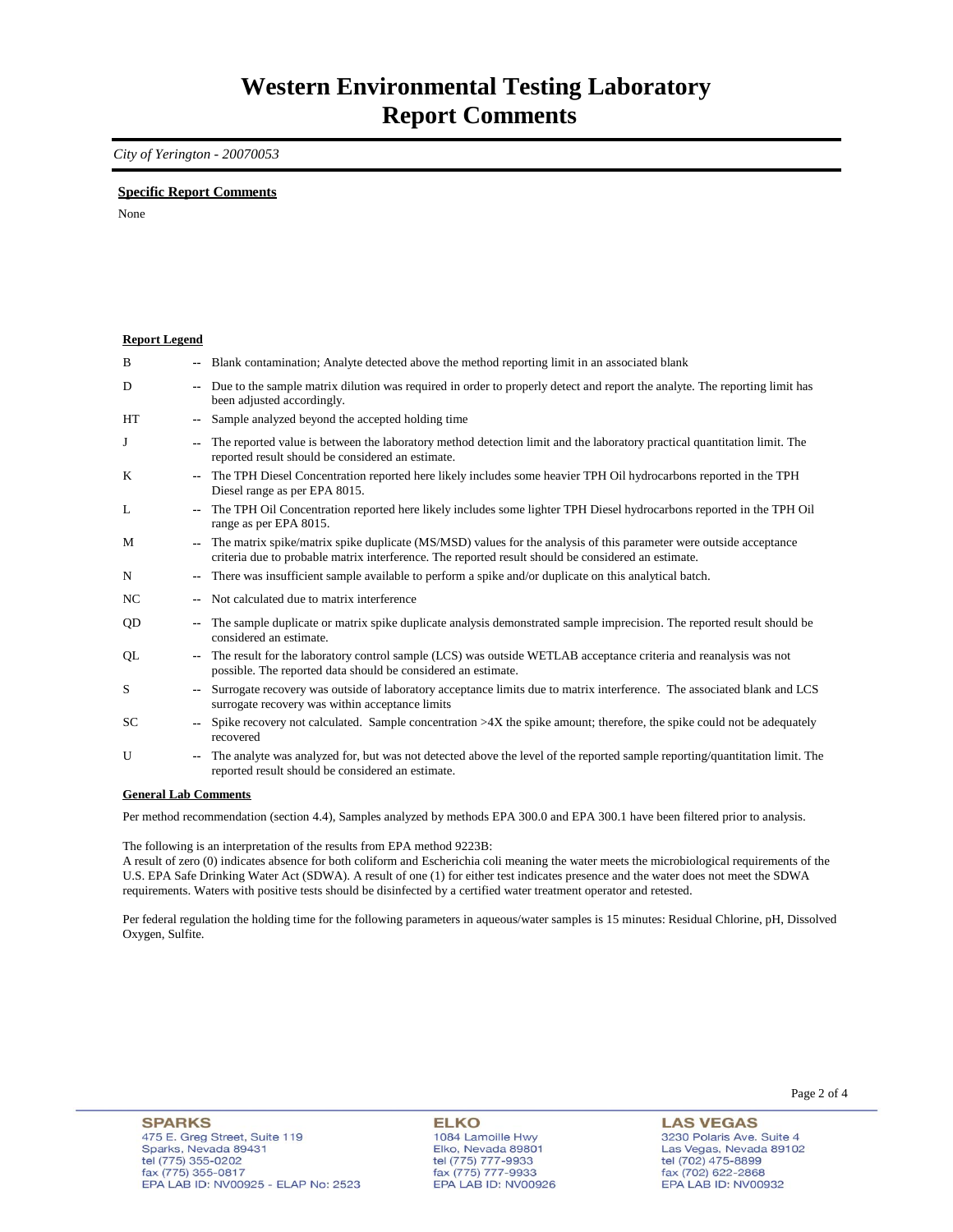# **Western Environmental Testing Laboratory Analytical Report**

| <b>City of Yerington</b>        | <b>Date Printed:</b><br>7/9/2020 |                                 |           |              |           |                                          |                                     |                 |         |
|---------------------------------|----------------------------------|---------------------------------|-----------|--------------|-----------|------------------------------------------|-------------------------------------|-----------------|---------|
| 215 Trowbridge Rd               | OrderID:<br>20070053             |                                 |           |              |           |                                          |                                     |                 |         |
| Yerington, NV 89447             |                                  |                                 |           |              |           |                                          |                                     |                 |         |
| <b>Attn:</b> Jay Flakus         |                                  |                                 |           |              |           |                                          |                                     |                 |         |
| <b>Phone:</b> (775) 302-1155    | <b>NoFax</b><br>Fax:             |                                 |           |              |           |                                          |                                     |                 |         |
|                                 |                                  |                                 |           |              |           |                                          |                                     |                 |         |
| <b>PO\Project:</b>              | City of Yerington NV/LY-0255-C   |                                 |           |              |           |                                          |                                     |                 |         |
| <b>Customer Sample ID:</b>      | South Lyon Medical               |                                 |           |              |           | <b>Collect Date/Time:</b> 7/2/2020 07:45 |                                     |                 |         |
| <b>WETLAB Sample ID:</b>        | 20070053-001                     | <b>Field Residual Chlorine:</b> |           | $0.46$ mg/L  |           |                                          | <b>Receive Date: 7/2/2020 11:03</b> |                 |         |
| Analyte                         | Method                           | <b>Results</b>                  | Units     | DF           | RL        | Analyzed                                 | <b>DW MCL</b>                       | Pass/Fail LabID |         |
| <b>Microbiological Analyses</b> |                                  |                                 |           |              |           |                                          |                                     |                 |         |
| <b>Total Coliform</b>           | SM 9223B (IDEXX 0                |                                 | $/100$ mL | 1            |           | 7/2/2020                                 | $0/100$ mL                          | Pass            | NV00925 |
| Escherichia Coli                | SM 9223B (IDEXX 0                |                                 | $/100$ mL | $\mathbf{1}$ |           | 7/2/2020                                 | $0/100$ mL                          | Pass            | NV00925 |
|                                 |                                  |                                 |           |              |           |                                          |                                     |                 |         |
| <b>Customer Sample ID:</b>      | 4 Cherry Hills Dr.               |                                 |           |              |           | Collect Date/Time: 7/2/2020 08:05        |                                     |                 |         |
| <b>WETLAB Sample ID:</b>        | 20070053-002                     | <b>Field Residual Chlorine:</b> |           | $0.40$ mg/L  |           |                                          | Receive Date: 7/2/2020 11:03        |                 |         |
| Analyte                         | <b>Method</b>                    | <b>Results</b>                  | Units     | DF           | <b>RL</b> | Analyzed                                 | <b>DW MCL</b>                       | Pass/Fail LabID |         |
| <b>Microbiological Analyses</b> |                                  |                                 |           |              |           |                                          |                                     |                 |         |
| <b>Total Coliform</b>           | SM 9223B (IDEXX 0                |                                 | $/100$ mL | $\mathbf{1}$ |           | 7/2/2020                                 | $0/100$ mL                          | Pass            | NV00925 |
| Escherichia Coli                | SM 9223B (IDEXX 0                |                                 | $/100$ mL | $\mathbf{1}$ |           | 7/2/2020                                 | $0/100$ mL                          | Pass            | NV00925 |
| <b>Customer Sample ID:</b>      | 185 Sunset Hills Dr.             |                                 |           |              |           | <b>Collect Date/Time:</b> 7/2/2020 08:25 |                                     |                 |         |
| <b>WETLAB Sample ID:</b>        | 20070053-003                     | <b>Field Residual Chlorine:</b> |           | $0.60$ mg/L  |           |                                          | <b>Receive Date: 7/2/2020 11:03</b> |                 |         |
| Analyte                         | <b>Method</b>                    | <b>Results</b>                  | Units     | DF           | RL        | <b>Analyzed</b>                          | <b>DW MCL</b>                       | Pass/Fail LabID |         |
| <b>Microbiological Analyses</b> |                                  |                                 |           |              |           |                                          |                                     |                 |         |
| <b>Total Coliform</b>           | SM 9223B (IDEXX 0                |                                 | $/100$ mL | $\mathbf{1}$ |           | 7/2/2020                                 | $0/100$ mL                          | Pass            | NV00925 |
| Escherichia Coli                | SM 9223B (IDEXX 0                |                                 | $/100$ mL | $\mathbf{1}$ |           | 7/2/2020                                 | $0/100$ mL                          | Pass            | NV00925 |
| <b>Customer Sample ID:</b>      | 352 2nd Ave.                     |                                 |           |              |           | <b>Collect Date/Time:</b> 7/2/2020 08:40 |                                     |                 |         |
| <b>WETLAB Sample ID:</b>        | 20070053-004                     | <b>Field Residual Chlorine:</b> |           | $0.28$ mg/L  |           |                                          | <b>Receive Date: 7/2/2020 11:03</b> |                 |         |
| Analyte                         | Method                           | <b>Results</b>                  | Units     | DF           | RL        | <b>Analyzed</b>                          | <b>DW MCL</b>                       | Pass/Fail LabID |         |
| <b>Microbiological Analyses</b> |                                  |                                 |           |              |           |                                          |                                     |                 |         |
| <b>Total Coliform</b>           | SM 9223B (IDEXX 0                |                                 | $/100$ mL | $\mathbf{1}$ |           | 7/2/2020                                 | $0/100$ mL                          | Pass            | NV00925 |
| Escherichia Coli                | SM 9223B (IDEXX 0                |                                 | $/100$ mL | $\mathbf{1}$ |           | 7/2/2020                                 | $0/100$ mL                          | Pass            | NV00925 |

*DF=Dilution Factor, RL = Reporting Limit (minimum 3X the MDL), ND = Not Detected <RL or <MDL (if listed)* Page 3 of 4

**SPARKS** 475 E. Greg Street, Suite 119 Sparks, Nevada 89431<br>tel (775) 355-0202<br>fax (775) 355-0817 EPA LAB ID: NV00925 - ELAP No: 2523

**ELKO** 1084 Lamoille Hwy Elko, Nevada 89801<br>tel (775) 777-9933<br>fax (775) 777-9933 EPA LAB ID: NV00926 **LAS VEGAS** 3230 Polaris Ave. Suite 4 Las Vegas, Nevada 89102 tel (702) 475-8899<br>fax (702) 622-2868<br>EPA LAB ID: NV00932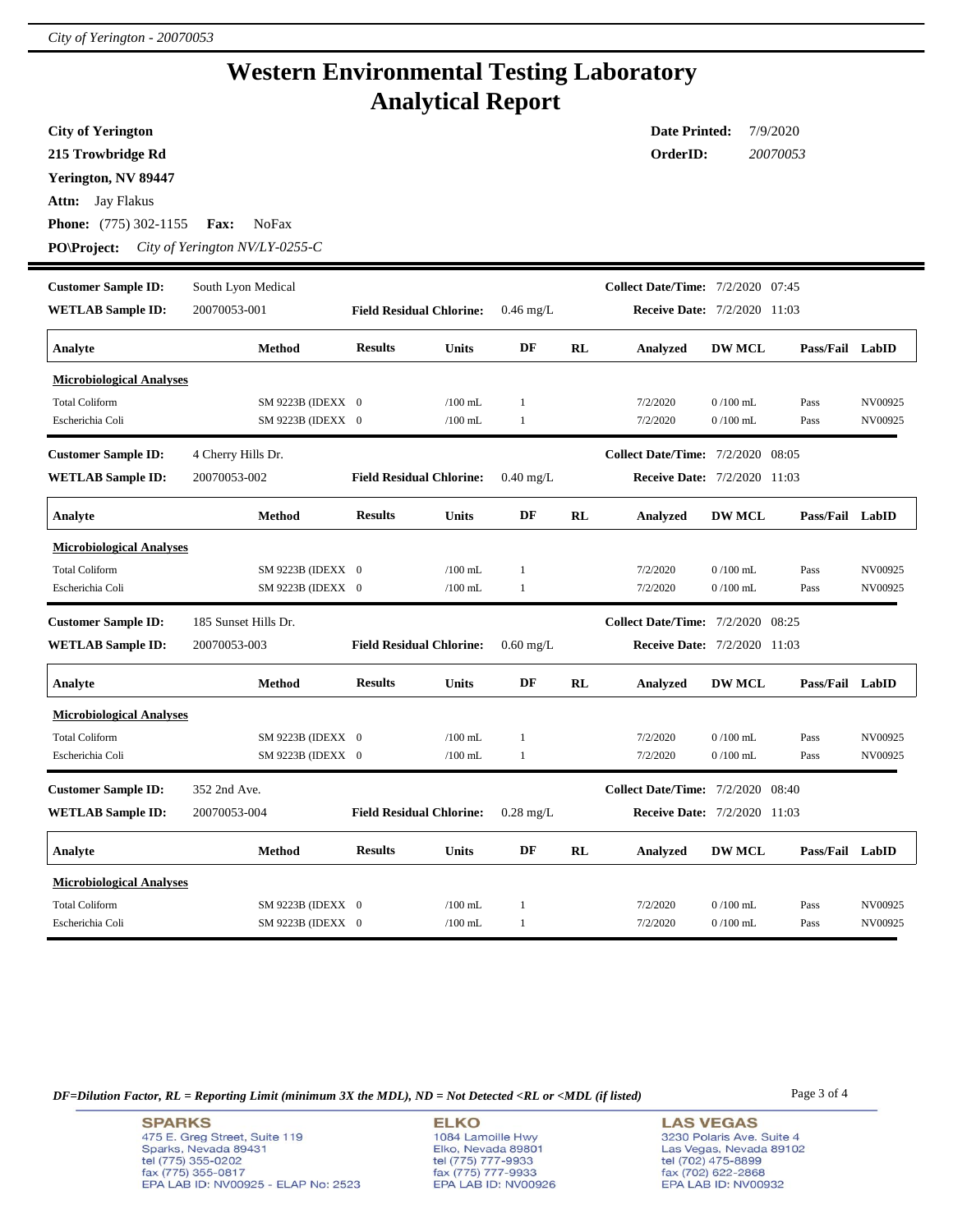# **Western Environmental Testing Laboratory QC Report**

| <b>OCBatchID</b> | <b>OCTvpe</b> | <b>Parameter</b> | Method                 | <b>Result</b> | Actual | $%$ Rec | <b>Units</b>    |
|------------------|---------------|------------------|------------------------|---------------|--------|---------|-----------------|
| QC20070138       | Blank 1       | Total Coliform   | <b>SM 9223B (IDEX)</b> |               |        |         | $\sqrt{100}$ mL |
|                  |               | Escherichia Coli | <b>SM 9223B (IDEX)</b> |               |        |         | $\sqrt{100}$ mL |

*DF=Dilution Factor, RL = Reporting Limit (minimum 3X the MDL), ND = Not Detected <RL or <MDL (if listed)* Page 4 of 4

**SPARKS** 475 E. Greg Street, Suite 119 Sparks, Nevada 89431<br>tel (775) 355-0202<br>fax (775) 355-0817 EPA LAB ID: NV00925 - ELAP No: 2523

**ELKO** 1084 Lamoille Hwy Elko, Nevada 89801<br>tel (775) 777-9933<br>fax (775) 777-9933 EPA LAB ID: NV00926

**LAS VEGAS** 3230 Polaris Ave. Suite 4 Las Vegas, Nevada 89102<br>tel (702) 475-8899<br>fax (702) 622-2868<br>EPA LAB ID: NV00932